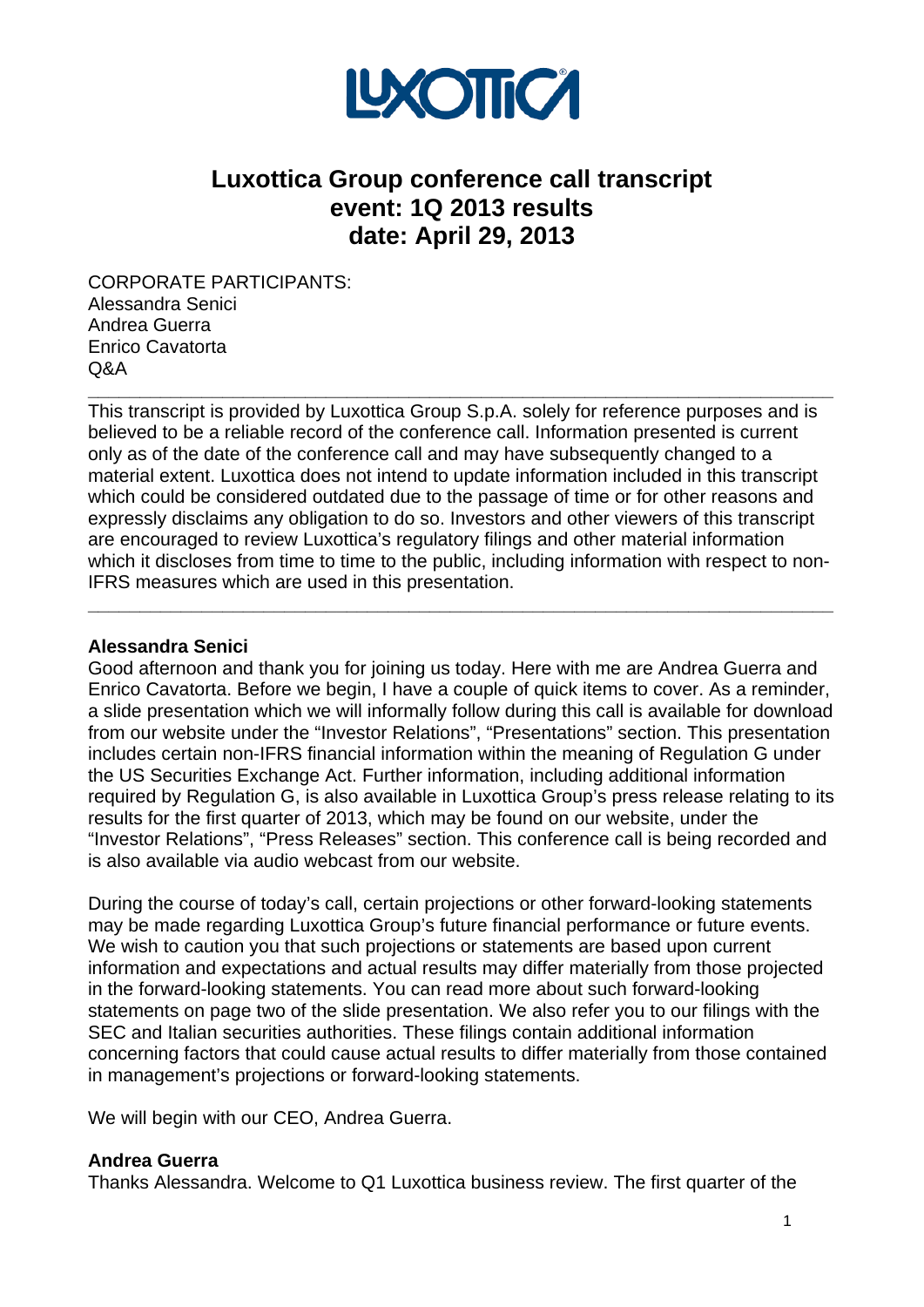year is always pretty significant in psychological terms, probably not the most important quarter from a profit and loss point of view, but as I usually repeat, we need to start the year in a proper manner. We are happy. We are happy about how the first quarter finished and I also must say that we have seen a good April so far. So we are now psychologically ready for the usually important sun season.

Just to summarize the quarter: above expectations, our top five fast growing markets, Brazil, Mexico, Turkey, India and China growing fast and steadily and above our expectations. Again, above expectations: Continental Europe, France, Germany, UK, Nordics, really fast and solid. On par with expectations: North America, total sales +4% in US dollars on top of a +9% last year, we're happy. February was negative and nervous; January, March and April much better, with good results.

Below expectations: Mediterranean Europe, excluding Italy. In Italy, we were basically neutral to slightly negative. It was tough in Spain. Regarding Mediterranean Europe, this has been the worst quarter of the year. We had planned it this way, but it turned out to be worse than expected. Q2 will be much better than this.

In terms of our businesses, we are happy to score wholesale at +9% on top of a +12% and basically no Armani in the picture yet.

Looking at Armani, excellent launch, happy about it, with good PR events globally, regionally and locally. We're targeting, more or less, about €130 million for 2013. We've done basically 10% of it in the first quarter, so it will be much more visible in Q2 and Q3. Profitability was up; cash flow was neutral. We're ready for the big season. Enrico.

#### **Enrico Cavatorta**

Thank you, Andrea. Let's have a quick look at the key financials of the quarter. Our net sales on a reported basis grew by 4% and there was a slight negative impact from exchange rates. So excluding that impact, our growth was +5.6%.

The negative impact came not from the US dollar, that was basically in line with last year, at \$1.32 versus the  $\epsilon$ , last year it was \$1.31, so a very marginal negative impact, but the negative impact came from other important currencies that impacted our wholesale division, in particular the Brazilian Real was 12% softer than a year ago and the Japanese Yen was 15% weaker than a year ago.

If I look at the balance of the year, I would expect similar adverse negative effect from exchange rates. As far as the Euro/Dollar exchange rate concerns, in the nine-month period ending December 31, 2012, the average exchange rate was \$1.27; so stronger than the rate today.

Having said that, our Q1 compares nicely versus the strongest quarter of 2012. Total sales, FOREX excluded, were up 11% last year and on top of it we delivered 5.6% growth. This has been true in both wholesale and retail. Our wholesale segment grew 9.3% excluding FOREX and this is on top of last year's performance, again excluding FOREX, that was positive by 12% and again it was the best quarter in 2012.

In retail, 3.7% comps; this comes on top of last year comps that were at 6.5%, so it's close to double-digit comps on a two–year basis. Again, let me remind you that last year's Q1 was the strongest quarter of the year for retail as well. Now, focusing on the retail division, we had very good performance in Australia, again the Australian comps were close to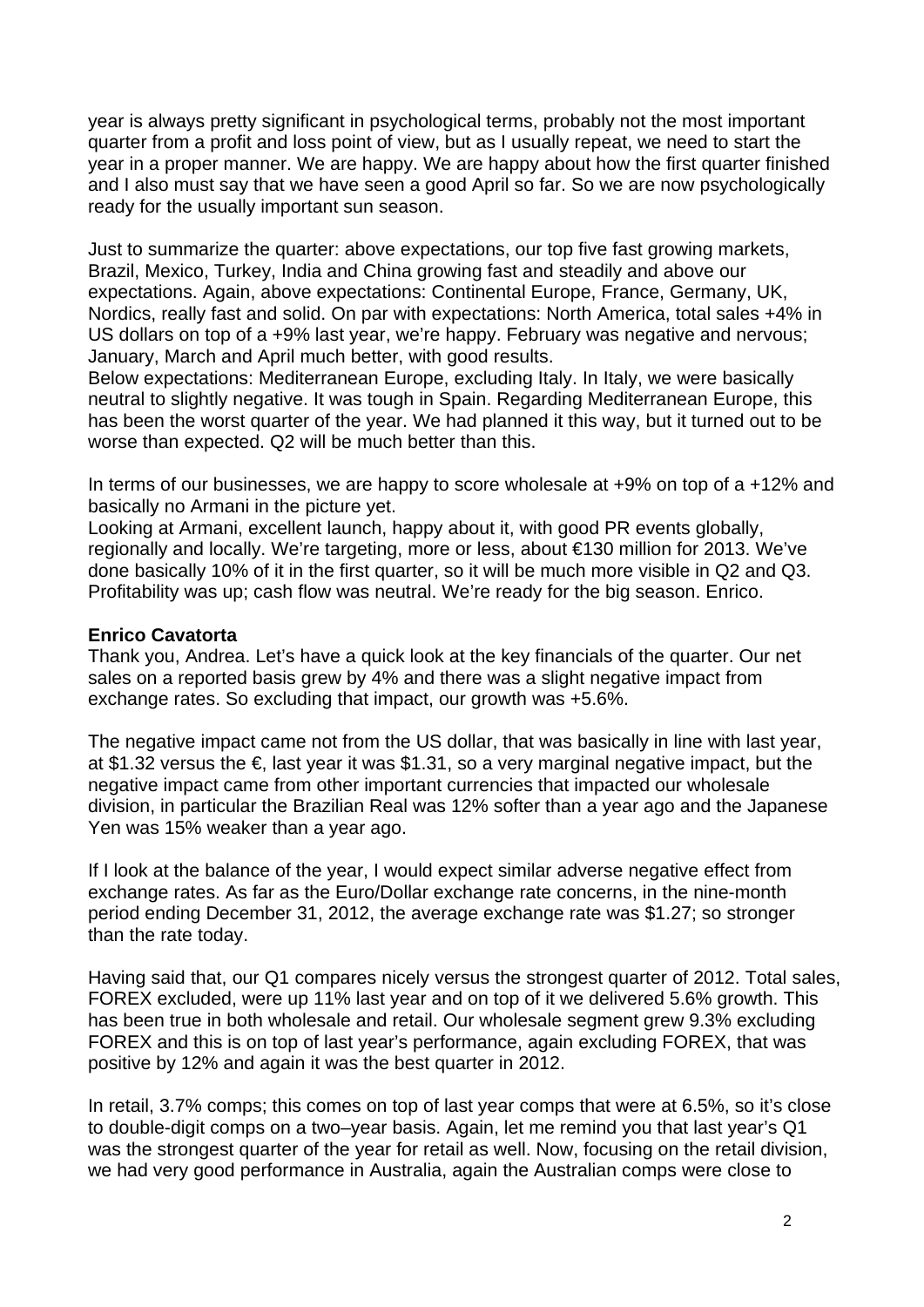double-digit. China, in the double-digit area, came on top of double-digit growth last year, and LensCrafters was up 3.6%, which is on top of +5% last year. So, all in all, I would say that considering the tough comparison with last year's strong first quarter, this year we are very happy with the results.

If I turn to operating profitability, we grew overall 40 basis points on a reported basis and 60 basis points if I exclude the currency effect. This comparison is with 2012 on an adjusted basis. The reported numbers last year were lower because we had the restructuring charge in the Australian business. Let me remind you, last year in Q1 we had a charge of €22 million to operating income and of €15 million to net income due to the restructuring of our Australian business and that was the adjustment, we have no adiustments in the Q1 2013 numbers.

This year's 60 basis point increase at the total Group level comes on top of a 110 basis point improvement that we delivered last year. So I would say we are fully in line with our year-end target in Q1. The 60 basis point improvement is more or less equal in both wholesale and retail. If we exclude the negative impact of exchange rates, we have grown in the half percentage point region. In wholesale, we should mention that, as Andrea said, Armani has yet to contribute. We had some sales, but the profitability contribution of Armani in the first quarter was very limited because we accrued most of the start-up costs in Q1. So, I would expect a higher increase in wholesale operating profitability in the coming quarters as compared to the first one.

In retail, the 50 basis point improvement excluding FOREX comes on top of a 120 basis point increase last year. We are at an all-time high record in our established business, North America is back to an all-time high profitability and in Australia in particular, if I look at absolute profitability, I must say that we have tripled the profitability in Australia during the last two years, very happy with the performance in our established retail business.

Net income grew by 10% on 2012 adjusted numbers, again not considering the Australian restructuring last year, and by more than 20% on a reported basis. Let me say that with this improvement in net margin that generated an additional 40 basis points, it's the fourth year in a row that we've been growing our margin, in four years we have grown 2.5 percentage points, we were at 6% in 2009. And since then, in absolute terms, we have doubled the profit, we were at less than 80 million four years ago, we are now in the 160 million region. The increase in net income as compared to operating profitability was also due to a sharp decline in our financial expenses on an year-over-year basis, and this was partially due to the planned debt repayments that were made in 2012, taking advantage of our stronger financial position.

To close with free cash flow, as you know, Q1 is not one of our strongest quarters in terms of free cash flow generation. As a matter of fact, it's normally the weakest of the year. Last year we were able to deliver €36 million of positive free cash flow, this quarter we are flat. There are a couple of reasons behind this performance. One is the timing difference in when we make minimum royalty payments to certain of our licensees, and so this time swing between years adds an unfavorable effect in 2013 as compared to 2012 of approximately €50 million.

The second reason is that in working capital, while we are still delivering an increasing performance in receivables and payables, two days and one day respectively, we have yet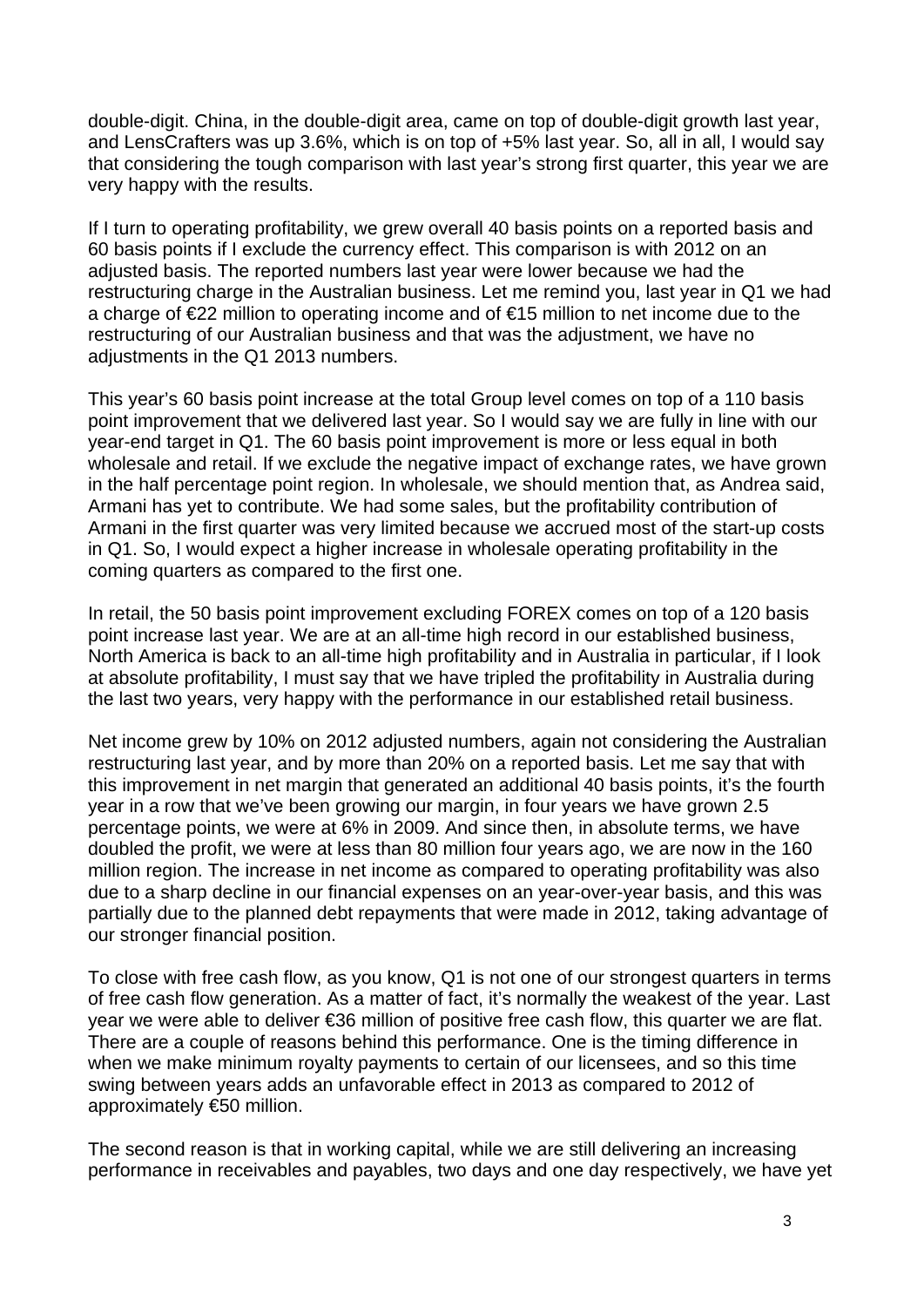to see an improvement in inventory. As a matter of fact, our inventory increased by eight days in Q1 as compared to a year ago and by five days like-for-like excluding the Alain Mikli consolidation. This is because we are still seeing the negative impact of the SAP introduction in our manufacturing plants in Italy and the Armani launch. We would expect to see inventory days going down starting in the next quarter.

Having said that, let me remind you that during Q1 we also paid for our two transactions, €93 million for Alain Mikli and €45 million for the capital injection in Salmoiraghi & Vigano. As a results, we have seen our debt increase from slightly below €1.7 billion to slightly above €1.8 billion, but leverage marginally increased from 1.2x to 1.3x EBITDA. Let me remind you that during 2013 we have debt that will mature in the amount of €240 million but our cash on hand at the end of March is €580 million. So we already have available all the cash needed to make these debt payments before their maturity. Thank you.

# **Andrea Guerra**

Thank you, Enrico. Going back to our revenue roadmap; basically it's what I was saying at the beginning of our presentation. Looking at North America wholesale, basically it's a constant gain of market share, I could say that the same thing happens in many other regions of the world. So, the only thing really to add about our roadmap is Australia, Enrico was alluding to it, and I would say that basically we announced a year ago, actually 15 months ago, all our plans and projects. And, I think we have been faster than what we projected, and our comps are growing fast, and I would say the brand is healthy. I think that this is the most important thing to say regarding Australia.

So moving our focus to the different parts of the world, North America, we said that January really started strong, in February we had some slowdowns and March and April I would treat them as just one month, because, in the end, with the Easter shift you never know what is good and what is bad, but March plus April was better than February in terms of average growth rate. In terms of wholesale I already said that it's probably the third or fourth year in a row that we are gaining market share. Luxury is doing well, Oakley and Ray-Ban are doing really excellent. LensCrafters is on its way, it's solid and probably we have an opportunity to deliver better results in the quarters going forward.

In Sunglass Hut, obviously we would have all wished and dreamt for double-digit comp growth four years in a row. Our friends in Sunglass Hut still think that they can deliver a wonderful fourth year in a row. I would say that looking at 2013 and considering that, for the first time after two years, we had a real winter in the United States, to be at +5.5% comp, I think it's a remarkable result, really remarkable.

Europe, we said it, three different speeds: Continental Europe, great; Mediterranean Europe, lousy; Eastern Europe, fantastic. As I said, on one side it's obviously challenging, I would say that there is a lot to consider, also how we shipped a year ago compared to this year. I am not worried, obviously Spain will not improve to be positive, but this is by far our most negative quarter. One very small item of good news in some of these countries: Greece in the past couple of months is positive, Italy is still positive, and I am quite optimistic about Italy going forward. I will remind you that Italy represents more or less 4% and Spain less than 2% of Group sales.

Emerging markets: Brazil +30%, Turkey +25%, China +20%. I think that Brazil is really showing us that all the efforts we have put on the ground there in 2012 are beginning to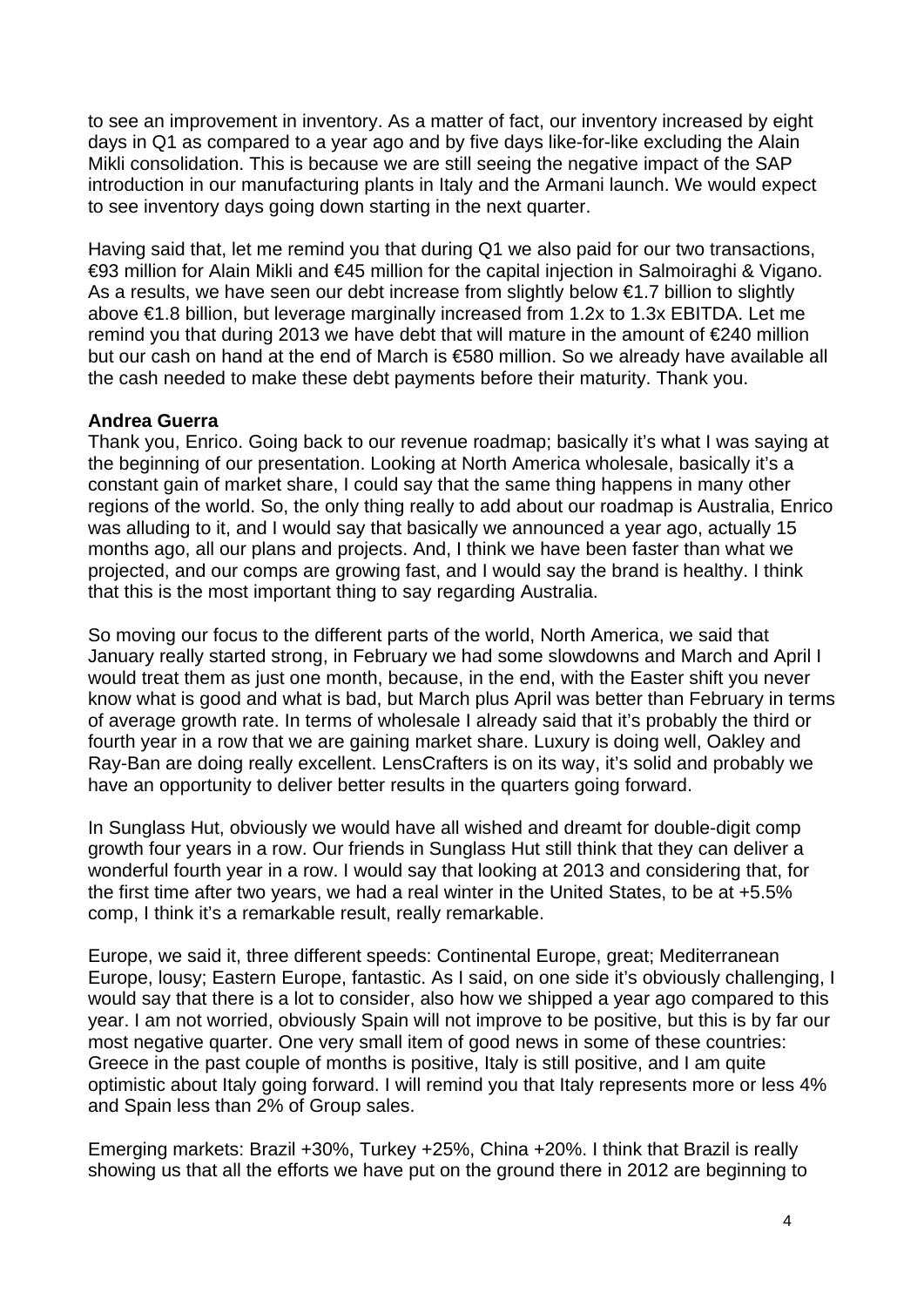payoff. The integration is finalized, now it's basically business as usual, Ray-Ban is starting in the Brazilian factory as we speak, getting ready for the new sun season that will start in October. Sunglass Hut now reached 25 stores in Brazil, and the comp growth is really fast. So, I think that Brazil is well positioned for the future.

China, as you see, has shown a steady growth, like-for-like and with a larger perimeter in wholesale and retail. We don't see any slowdown, we lead the industry, we have today a strong team, good people, great culture, we are comfortably waiting for the big demand wave to come. We are ready for it and China will be stronger in the years to come.

In terms of prescription, I think that, if we are solid in our growth, if we have performed well even during Q1 2013 and through all 2012 in Continental Europe it is because we have really performed well in the prescription side of the business. This is exactly what we told you two months ago. We all love sun, sun, it's easy, but the prescription market is larger. We told you that by 2020 another half a billion people will wear prescription glasses in the world, in emerging markets and in mature markets. We are growing fast on one side and on the other we are working in movies in Hollywood, in TV, in PR, in education to make prescription frames even more desirable. We are making our way, and really, I think that even in terms of service levels in the prescription side of our business we have again improved, we are happy, and this is really an important asset.

The Armani launch, we have worked hard, we have been across the world, across regions, in all the cities of the world. I think that it has been an important continuous event in the last couple of months. It's over. The big expenses are over. Now, it's sales and margins. We have gone back to Armani's roots, making sure that Armani is strong and brilliant and hot again, so far so good. In Q2 and Q3, we will see the benefits of this.

So I think that Q1 was a really solid start. We are extremely happy with how we performed during this first initial four months. We are ready for the big season. We are waiting for the long sun season to come. In Milan, it's not exactly Spring today, but in many other cities of the world it's Spring and we are ready for that.

With this, thank you for listening and now it's your turn. If you have questions or comments, here we are, ready to listen. Thank you and I'll turn the call back to the operator.

## **Q&A Session**

OPERATOR: Excuse me; this is the Chorus Call conference operator. We will now begin the question and answer session. The first question is from Mr. Daniel Hofkin of William Blair & Co. Please go ahead, sir.

DANIEL HOFKIN: Hello, good afternoon. I just had a question. I guess, first, if you could describe the trend, to what degree - you know - you indicated the things were better since February, can you quantify that a little bit more in terms of what you saw in March and April so far?

ANDREA GUERRA: Yes, sure. So as we said and I think that we had a number of weeks during March already describing how the Q1 was trending, basically January was above average. I would say February was basically negative. March and April, again, were obviously above average or else we wouldn't have made that kind of performance in Q1.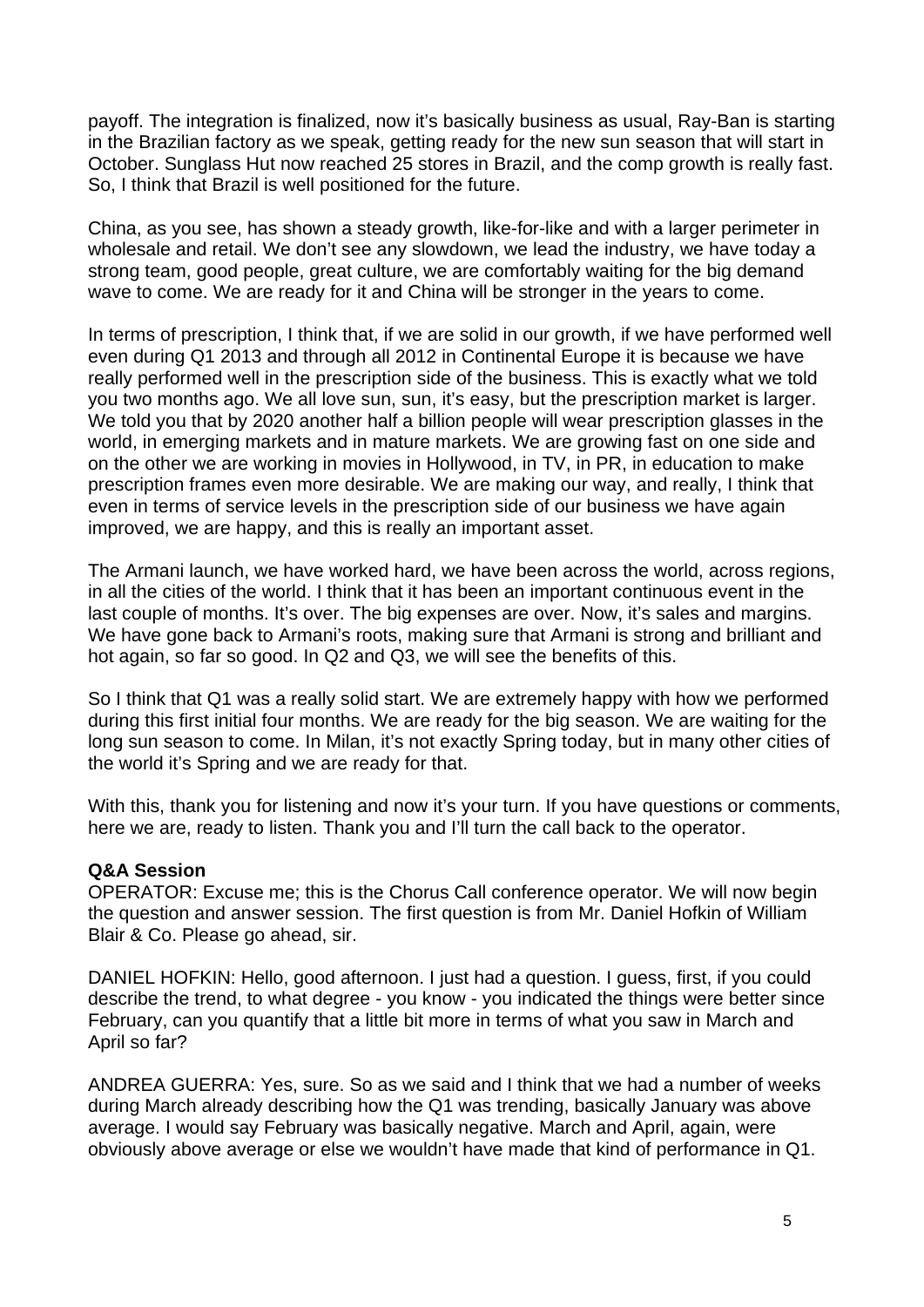And as I said, I prefer to consider March and April together because with the Easter shift you never know how to look at it.

DANIEL HOFKIN: Okay. You had some gross margin improvement again, and I'm curious if you can just discuss between our…I guess as an organization or between retail and wholesale, did both divisions experience that?

ANDREA GUERRA: Yes, they did. And I would say that it's marginal, it's Q1. I think that what we're basically doing in terms of price points on one side and efficiency on the other side will continue, but I would say that they have been pretty marginal and just at the beginning of the year.

DANIEL HOFKIN: Okay. And then as you think about the rest of the year, where do you expect still more in the way of retail operating margin or more wholesale given the Armani rollout in terms of operating margin expansion?

ANDREA GUERRA: As we previously stated, I think that 2013 will allow us first of all to see wholesale improving operating margins due to scale, Armani and some efficiency projects that we have been managing in the last six to nine months. Secondly, I think that in retail we will continue, on one side, to invest in emerging markets retail and Sunglass Hut expansion that will cost some bit of margin during 2013, but on the other side, Australia plus LensCrafters plus US Sunglass Hut will help us to see an expansion of retail profitability as well.

DANIEL HOFKIN: Okay. Thank you very much.

ANDREA GUERRA: Thanks Dan.

OPERATOR: The next question is from Bassel Choughari of Berenberg. Please go ahead. BASSEL CHOUGHARI: I have three questions please. The first one is on Armani and the wholesale margin. Where do you expect the wholesale margin to move in 2013? The second question is on US retail, Essilor was saying recently that the installation of the antireflective machines at LensCrafters might take longer than expected. Could you help us understand the implication here? And then on your retail margin, is there any negative impact from Pearle Vision, and, if yes, could you please put a number on this? And last question on China please, can you explain what percentage of growth is coming from sun and which part is coming from optical please? Thank you.

ANDREA GUERRA: Here I am, in terms of wholesale margin, I think that during 2013 on one side, we have the integration of Alain Mikli which will obviously cost some money. On the other side, we've got Armani. And thirdly, yet positively, this is the second year in Brazil, so we expect margin growth in the region of the 50-100 bps for the full year. In terms of US retail and anti-reflective machines, I do not know if I have to explain to you, what this means for Essilor or for us, I mean there is a plan for the anti-reflective machines in LensCrafters, we are following the path and I think there is no change in our plans. So probably, I didn't understand your question properly. Retail margins, Pearle Vision margins are expanding and this is due to the constant transformation of Pearle Vision to a franchising organization from one managing corporate stores. So we are losing some top line but gaining in our bottom line. In China, I would say that the expansion is 30% sun and 70% prescription.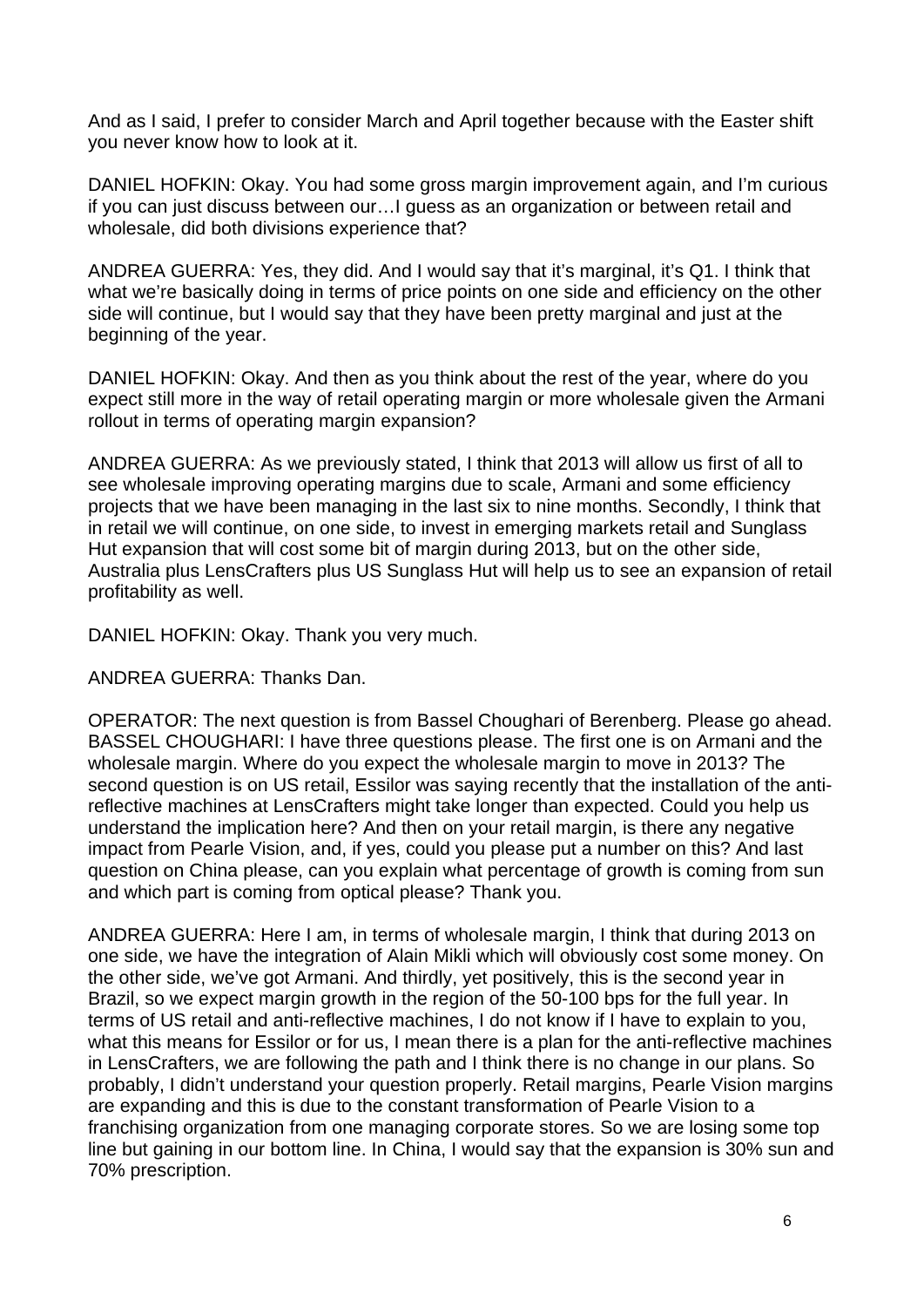BASSEL CHOUGHARI: Thank you. Just on LensCrafters because initially my understanding was that, you will get the second part of anti-reflective machines in LensCrafters stores in 2013 and it seems like this might be spread now over 2014 as well. So, is that something new on your side or just that was your initial plan?

ANDREA GUERRA: So our initial plan was to cover between 2012, 2013, and 2014 all our most important stores and this is what we are doing.

BASSEL CHOUGHARI: Thank you very much.

ANDREA GUERRA: Thank you.

OPERATOR: Your next question is from Domenico Ghilotti from Equita SIM. Please go ahead.

DOMENICO GHILOTTI: Good afternoon. I have a couple of questions. The first is on wholesale, if you can help, I don't understand how much of the growth at constant currency was from volumes and how much from price mix? The second question is on the Australian retail business, you mentioned that the absolute profitability is up, but how far are you from the margins, so the peak margins you had in the past?

ANDREA GUERRA: I would say that in terms of wholesale it's a continuation of what we did in the last two quarters. So in the last two quarters again we were able to expand our price and value, and I would say that we kept on doing that, I would say 75% to 80% are volumes, 20% to 25% is price mix, obviously at a fixed currency. In terms of Australia, I think that we are 18 months away from the peak, hopefully we will be able to reach that peak, the expansion was substantially in Q1, and I think that we will do better in the next three quarters.

DOMENICO GHILOTTI: Okay, thank you. And just a follow-up on your target for wholesale in Western Europe, you are a bit late here, but obviously you have Armani, do you think that you can catch up for the target, thanks to Armani also in Western Europe in wholesale, I mean?

ANDREA GUERRA: I will have a bold proposition: yes, we will do it.

DOMENICO GHILOTTI: Okay, thank you.

OPERATOR: The next question is from Julian Easthope of Barclays Capital. Please go ahead.

JULIAN EASTHOPE: Yeah, thank you very much, and good evening, Andrea, Enrico and Alessandra. And I have three questions, if I may. The first one is, just on the implications of the weather that you alluded to in the US and from manufacturing Europe, I guess from that Sunglass Hut had 5.5% growth, which is a bit lower than you have been expecting, while still is very good growth. I just wondered if there have been…if there is that much of a sensitivity to the sun, and whether or not sun ultimately leads your sales or whether they just shifted as and when the sunshine comes you actually tend to get a boost when that comes through? And the second question, a quick one. The setup costs for Armani are they material or are they relatively small? And lastly, could you just update us in terms of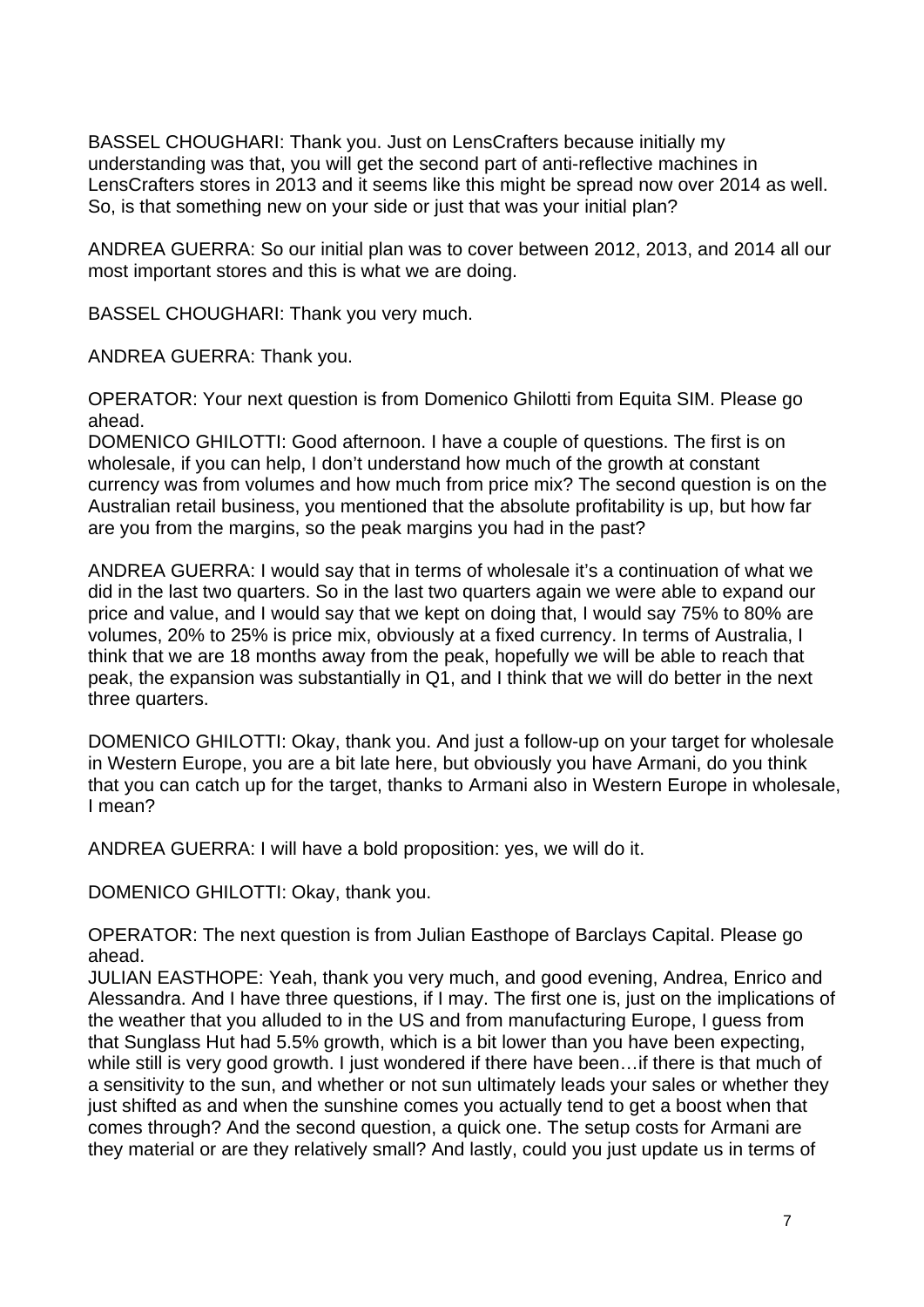pricing increases that you have put through and you are planning to put through please? Many thanks.

ANDREA GUERRA: So, basically we didn't talk about weather. What I said was, finally we had winter. So the strange thing was 2012 and 2011, and we always talk about how good those winters were. So by definition, if there is a sunny day we are doing more, if there is not a sunny day, we are doing less. So we prefer to have more sunny days than more rainy days, I mean it's the opposite of our friends at Burberry. Having said that, I really do not know if it is pushed forward or if that day the people had \$150 in their hand and they spent it on something else, Sunglass Hut is more impulse so the more sunny days the more business we do. And probably a loss sale is a loss sale. But +5.5% on that kind of comps, as you said, I think it was really remarkable. Set up of Armani…set up costs, is it material? I would say it's not material, because it's a huge profit and loss. If we look at Q1 wholesale, probably it had an impact of €2 million to €3 million. But we were happy to have invested these millions of Euros in the education of our sales reps, PR events and launch with internal and external events. So I would say, it's a necessary investment for the long term. Price increases were over, we have some new ideas on some segments of the Oakley business, and we will see in the next two, three weeks what to do. So, Ray-Ban Rx is over, and I would say that we will see the effect in Q3/Q4, and the initial Oakley sun products increase is over and we are seeing already the effects. So we have another couple of quarters where we will see the effect of the Ray-Ban sun increases over a year ago and then they are over, and this is it, I would say.

JULIAN EASTHOPE: Thank you very much.

ANDREA GUERRA: Thank you.

OPERATOR: The next question is a follow-up from Domenico Ghilotti of Equita SIM. Please go ahead.

DOMENICO GHILOTTI: I have a question on the corporate costs, because I saw some underlying growing trend, and I wondered if it is just some volatile trend in the quarter or if you expect some structural increases in this item. And then well, I had a question on M&A, given the low leverage and given your M&A attitude, I wonder if you can update us on the opportunities on this front?

ANDREA GUERRA: So, I would say that…on your first question, it's basically only seasonal and we are talking about really few million euro swings. So there is not an issue. We are going through a project in the US, in which we will overall invest some money to allow our big brands to become bigger, to serve our consumers better, our customers better. And we will incur in some costs in Q2 and Q3. In terms of your last question, I don't remember it.

DOMENICO GHILOTTI: On M&A, it's the same usual question.

ANDREA GUERRA: M&A, I mean what we expect is there, we are active in Central and Latin America, we are active in South Asia. The guy that owns…the guys that own the brands we like, they know it, and let's see what happens in the next two, three months.

DOMENICO GHILOTTI: Okay, thank you.